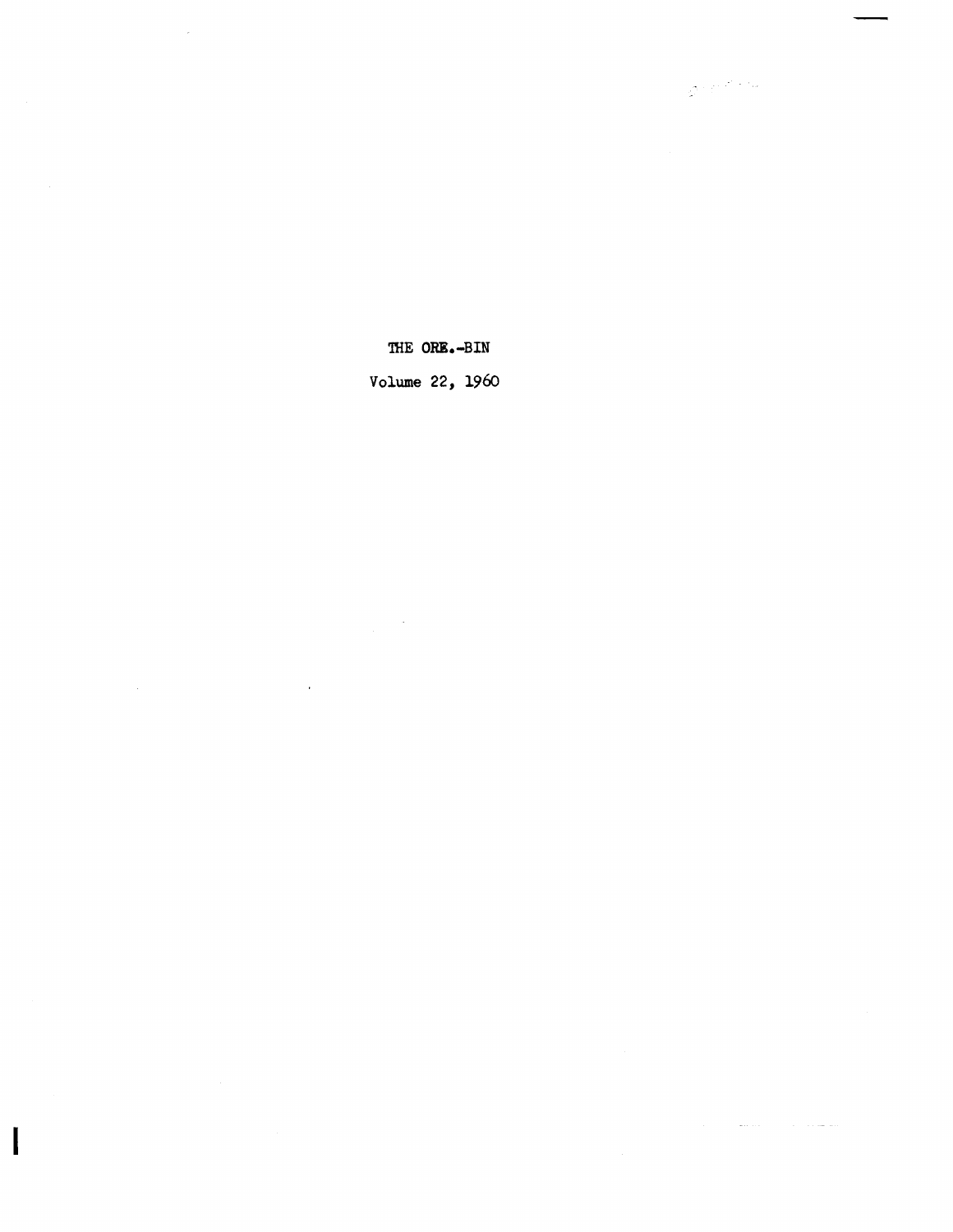#### INDEX TO ORE.-BIN, Vol. 22, 1960

-

Abandoned mine workings, Vacationers warned (22:7:70) Active mines and mills in Oregon in 1960 (22:9:85-88) Aeromagnetic map, part of Josephine and Curry counties (22:4:41) AIME Conference program (22:3:23-26) American Mining Congress, Las Vegas meeting (22:8:81); Oregon members named (22: 10: 108); Resolutions (22: 11: 114) Assessment work, A summary, by N. S. Wagner (22:5:43-49); Postponed in fire-hazard areas (22:8:84) Boron in Alvord Valley, Harney County, Oregon, by F. W. Libbey (22: 10:97-105) Bowen, Richard G., joins Department staff (22: 1: 11) Bristol named chairman of Governor's Advisory Committee (22:9:96) Brogan receives science honors (22:7:74) Chromite, GSA to sell (22: 10: 105) Ferrochrome, Bur. Mines method for producing (22:5:50) Hearings on bill to support (22:6:63) Japan's production (22:2:22) Turkish mines. receive U. S. help,(22:2:22} Crump geyser, Lake County (22:6:62); Vandal ism kills (22:8:83) Condon lecture by glacial expert (22:3:32) Corcoran rejoins Department staff (22:6:63) Drilling rig, Department receives model (22:9:95) Eden Ridge coal to be tested (22:6:63) Exploration costs of small mines (22:9:89-91). Forests that moved (landslide) (22:9:88) Fossil woods of Oregon, by Wallace Eubanks (22:7:65-69) Gold, Canada likes gold mining (22:9:96) Council on monetary education (22:12:125) Gold and money session notes, by P. R. Hines (22:2: 13-20); Booklet published (22: 10: 106) Optimism expressed in gold mining (22: 11: 118) Placer mining in southwestern Oregon, by Len Ramp (22:8:75-79) Geologic studies, progress of, by H. G. Schlicker (22:4:33-40)

Governors Mining Advisory Council officers (22:9:96) (22:10:106)

Haines granite plant burns (22:8:84) Hawaiian volcanic activity {22:3:31} Hazeltine dies (22:12:124)

Jerome appointed to Nevada Bureau Mines (22:12:126)

Koch awarded research grant (22: 12:126) Kroll to receive Glasgow award (22:4:41)

Lake County geyser (22:6:62) (22:8:83) Land determinations (22: 12: 119-124) Land withdrawal proposed (22:6:64)

MacNaughton dies (22:9:93) Mercury, new mineral described (22:1:12); Production in 1959 (22:3:32) Mined-out land brought back to life (22:9:94-95) Miners beware (22:7:69) Mines, exploration costs of small (22:9:89-91)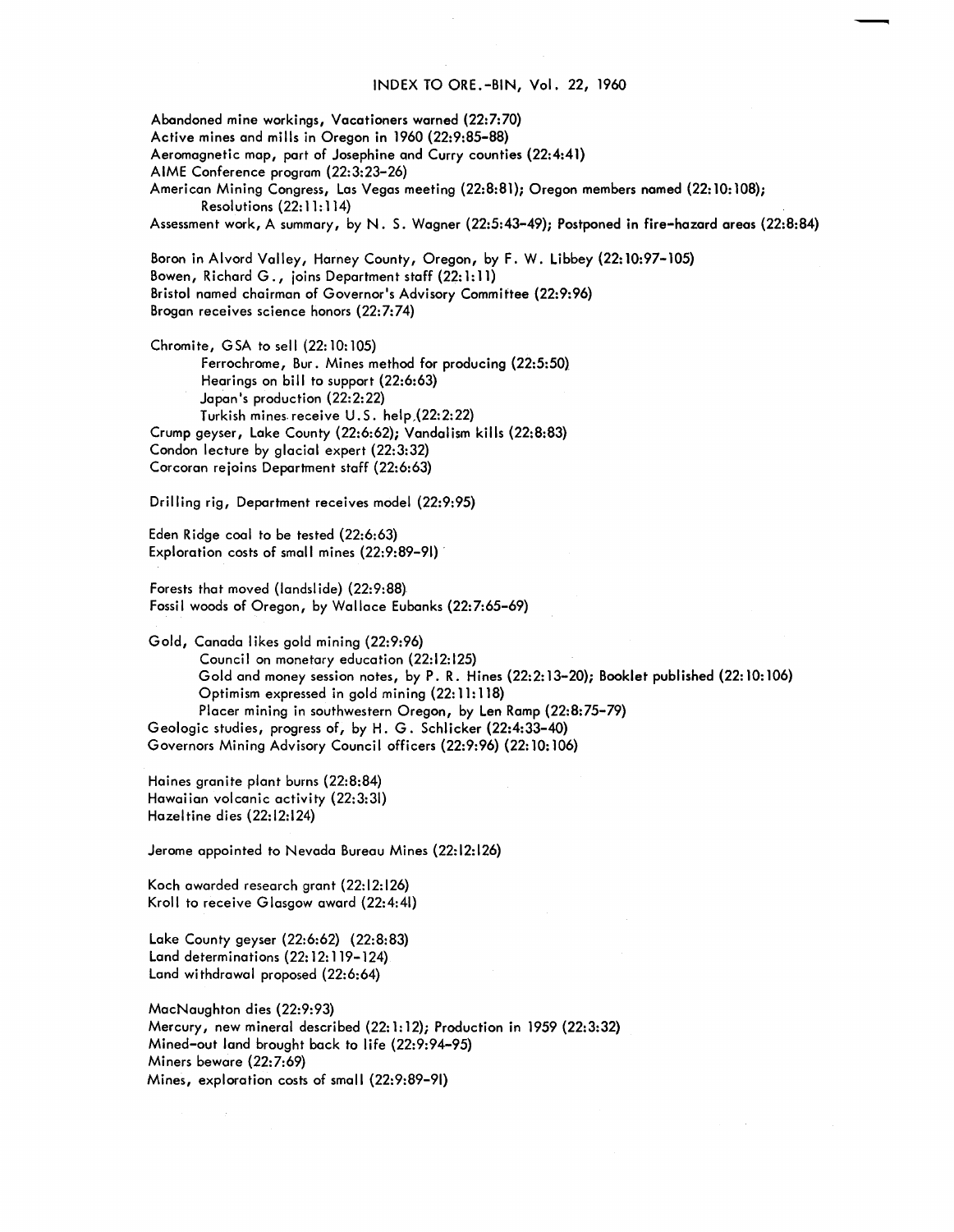Mining legislation, bills in Congress (22:3:30) (22:6:64) (22:7:69) Mining law change (22:4:41) Mining news, eastern Oregon (22:7:74); southwestern Oregon (22: 11: 117) Mollard appointed to Governing Board (22:5:51) Multiple-use bill sent to President (22:6:64) . Multiple use of lands, Policy statement adopted by Department (22:8:82) Multiple-use plan, by H. M. Dole (22: 12: 119) Museum exhibits in Department office Fossil exhibit by Mike Brown (22:3:29) Rock paintings (22:5:51) Rogue Gem and Geology Club (22:2:22) Natural gas, Oregon assured of ample supply (22:8:80-81) Northwest Mining Council, Medford, names officers (22:4:41) OME reports on program (22:5:51) Oregon Academy of Science meeting (22: 1: 12) Oregon's mineral industry in 1959, by R. S. Mason (22:1:1-8) Oregon's mineral production continues to rise, by R. S. Mason (22:7:71-73) Oregon place names (22:3:27-29) (22:8:83) (22: 10: 108) Oil and gas, new drilling permits (22:4:42) (22:6:64) (22:7:70) (22: 12:124) Exploration during 1959, by V. C. Newton (22:1:8-10) Federal leasing regulations changed (22:4:42) Shell Oil proposes offshore lease (22: 12: 125) Well records released (22:3:32) (22:6:64) (22:7:74); Records published (22: 12: 126) Patent on high-alumina chromite ores expires (22:5:52) Portland harbor manages large tonnage of minerals (22:9:92-93); Ore moving to smelters (22: 12: 126) Published geologic mapping in Oregon (index maps and lists) (22:6:53-61) Publications reviewed: Aeromagnetic map, southwest Oregon (22:4:41) Ammonites of Early Cretaceous (22: 11: 118) Chromite ores tested by Bureau of Mines (22:5:50) (22:9:88) Clark County, Wash., ground water and geology (22:9:95) Copper-cobalt deposits of Quartzburg district (22: 1: 11) Geological Survey Research 1960 (22:11:117) Gold and Money Session booklet (22: 10: 106) Ground water in Columbia River basalt (22:5:52); Florence sand dunes (22:9:95) Mineral Facts and Problems, new edition (22:3:29) (22:6:62) Miocene floras of Columbia Plateau (22:4:42) Nehalem River basin water power (22: 1: 11) Western Cascades geology (22:7:70)

--.

Quartz Mountain silica deposit, by Len Ramp (22:11:109-114)

Russia, foreign mineral trade in 1958 (22:2:21-22); Keeping up with K (22:3:31); Mineral strength gaining (22: 10: 107)

Silica, Quartz Mountain deposit, by Len Ramp (22: 11: 109-114) Steel imports (22:3:30) (22:5:52) Strategic metals, State of the mining industry, by S. H. Williston (22:11:115-117)

Thomas Creek area, fossil woods, by Wallace Eubanks (22:7:65-69)

University of Oregon offers fellowships in geology (22:1:12) Unpubl ished geologic mapping (index maps and lists) by H. G. Schlicker (22:4:33-40) Unpublished geologic reports on increase.in Department library (22:10:107) Uranium, Alaska to ship to Lakeview mill (22:8:83); White King leased to Thornburg (22: 10: 108) Wilderness area, legislation (22:3:30) (22:7:69); Visits low (22:5:52)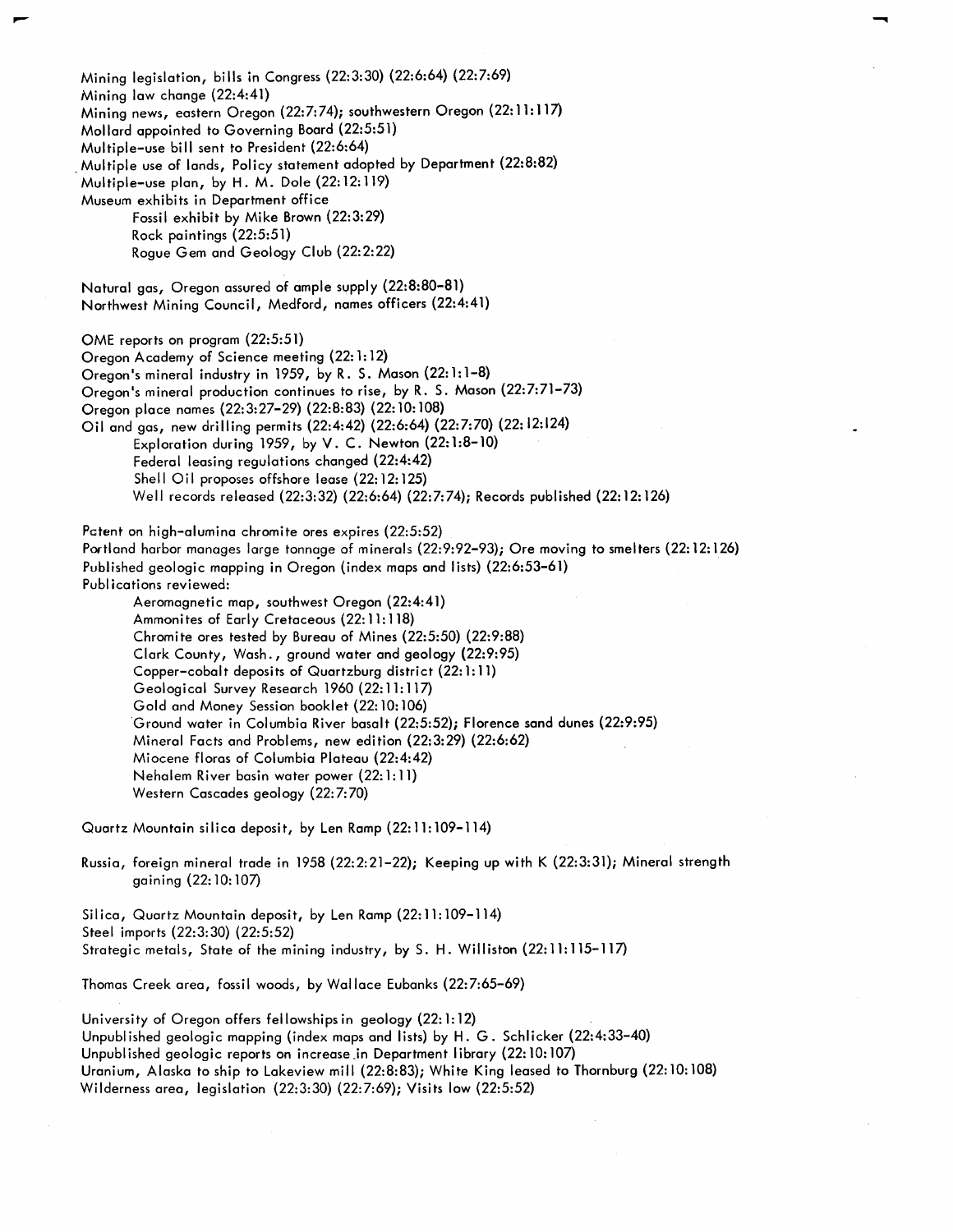#### Vol. 22, No. January 1960 THE ORE.- BIN STATE OF OREGON DEPARTMENT OF GEOLOGY AND MINERAL INDUSTRIES Head Office: 1069 State Office Bldg., Portland 1, Oregon Telephone: CApitol 6-2161, Ext. 488 Portland, Oregon State Governing Board **Hollis M. Dole, Director** William Kennedy, Chairman, Portland<br>Les R. Child Grants Pass Les R. Child Grants Pass Staff Harold Banta Baker Field Offices 2033 First Street, Baker R. G. Bowen L. L. Hoagland Ralph S. Mason Geologist Assayer and Chemist Mining Engineer

H. C. Brooks, Field Geologist 239 S.E. "H" Street, Grants Pass Len Ramp, Field Geologist Norman Peterson, Field Geologist

N. S. Wagner, Field Geologist

# OREGON'S MINERAL INDUSTRY IN 1959

\*\*\*\*\*\*\*\*\*\*\*\*\*\*\*\*\*\*\*\*\*\*\*\*\*\*\*\*\*\*\*\*\*\*\*\*\*\*\*\*\*\*\*

T. C. Matthews V. C. Newton, Jr. H. G. Schlicker M. L. Steere

Spectroscopist Petroleum Engineer

> Geologist Geologist

### By

Ralph S. Mason\*

Oregon's mineral industries chalked up a remarkable record of productive growth in the decade just ended, with an 84 percent increase in dollar value of raw mineral products produced. Oregon stood head-frame high over all the neighboring states in this respect. Washington increased 27 percent, California 36 percent, Nevada 36 percent, and Idaho declined 15 percent. Preliminary estimates by the U.S. Bureau of Mines for the State's value of minerals produced during 1959 show a total of \$39,600,000, a decline of 12 percent from the previous year. The U. S. Bureau of Mines reports only on the raw minerals produced, and the values given are usually cost-of-production figures rather than value at point of sale. The difference between the two would amount to about 100 percent.

Not included in the above figures, but of large and rapidly growing importance to the stabilization of the State's economy are the 17 metallurgical plants shown on the accompanying index map. Seven of these plants were constructed during the past ten years and many of the others have substantially increased their capacity in this same period. Some of these plants beneficiate ores mined within the State (mercury, nickel, uranium); others treat raw or semirefined ores imported from outside the State (zirconium, titanium, hafnium, columbium, tantalum, molybdenum, tungsten, vanadium, silicon, aluminum). The economic importance of this second group of plants is considerable. A recent article in Mining Congress Journal painted out that in the nonferrous industry 3 percent of the eventual cost of fabricated metal products is expended in mining, 13 percent in the production of primary metal, and 84 percent in fabrication. The growth of the electro-process industry in Oregon will continue and should be encouraged. The State needs more year-around "unseasonal" industries employing large numbers of skilled workers.

During the past decade there was a 127 percent increase in steel-making capacity in the State, aluminum smelting capacity increased 59 percent, cement about 50 percent, and the production of sand and gravel 38 percent.

The year 1959 saw still more proposed withdrawals of public domain lands by Federal agencies. A total of 21,209 acres in 13 different counties is involved in 12 areas. The U.S. Forest Service requested 7 of the withdrawals.

\* Mining Engineer, State of Oregon Department of Geology and Mineral Industries.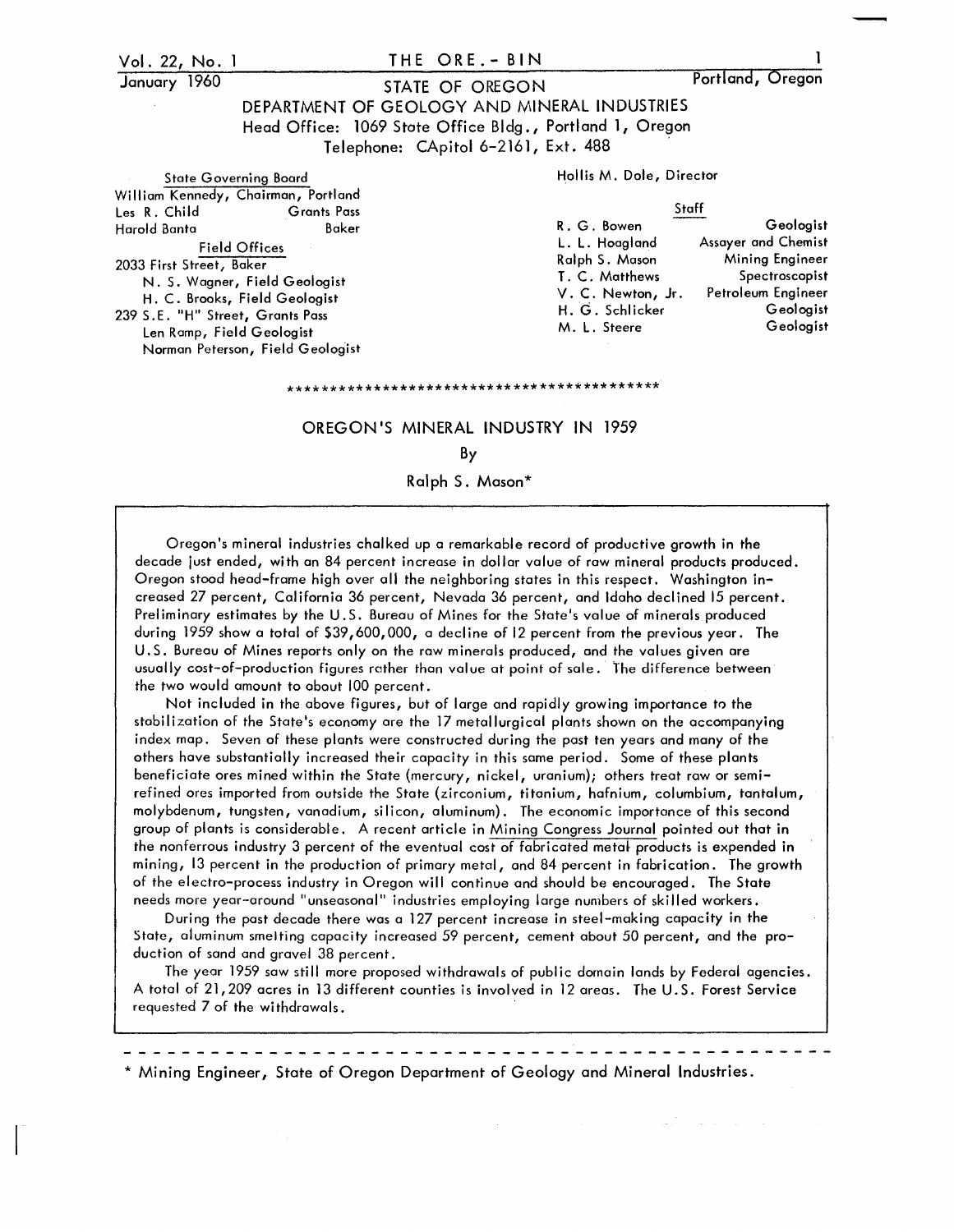-

#### Electro-Process Products

In ten short years, Oregon's industries based on the use of electric energy for melting and reducing metals have almost doubled in number and have increased many times in volume and variety of products. The reduction and semi-finishing of an array of metals unknown to industry a decade ago is standard practice today in the State. The metallurgical plants at Albany are

| Some of Oregon's Minerals at a Glance<br>(Preliminary figures)                            |  |  |              |                |  |               |  |  |
|-------------------------------------------------------------------------------------------|--|--|--------------|----------------|--|---------------|--|--|
| -1959<br>1958                                                                             |  |  |              |                |  |               |  |  |
| Chromite                                                                                  |  |  | . 5          | 379,000        |  |               |  |  |
| Clays.<br>the contract of the contract of                                                 |  |  |              | 293,000        |  | $255,000 -$   |  |  |
| $Copper \cdot \cdot \cdot \cdot \cdot \cdot$                                              |  |  |              | 5,000          |  | 0             |  |  |
| Gold.                                                                                     |  |  |              | 50,000         |  | $15,000 -$    |  |  |
| Mercury<br><b>Contractor</b>                                                              |  |  |              | 521,000        |  | 299,000-      |  |  |
| Pumice<br>$\cdot$ $\cdot$ $\cdot$                                                         |  |  |              | 331,000        |  | $358,000+$    |  |  |
| Sand and gravel.                                                                          |  |  |              | 10,265,000     |  | $11,000,000+$ |  |  |
| Stone                                                                                     |  |  |              | 15,621,000     |  | 11,000,000-   |  |  |
| Undistributed*                                                                            |  |  |              | 18,932,000     |  | 17,628,000-   |  |  |
| Total                                                                                     |  |  | \$45,190,000 | $$39,600,000-$ |  |               |  |  |
| * Includes cement, diatomite, lime, uranium, etc.<br>(Symbols indicate relation to 1958.) |  |  |              |                |  |               |  |  |

good examples of this trend - and the posi-. tive benefits that can be derived from basic research. Thanks to the U. S. Bureau of Mines Electrodevelopment Station at Albany, two companies, Wah Chang and Oregon Metallurgical, have located nearby. Using imported raw materials, they produce ingots and castings of columbium, tantalum, molybdenum, tungsten, titanium, vanadium, zirconium, and hafnium. Wah Chang produced zirconium and titanium sponge under Government contract, and during the year completed the installation of two electron-beam high-vacuum melting furnaces (The Ore.-Bin, October 1959) for producing highpurity reactive and exotic metals. At year's end the company was also installingrolling mill equipment to provide fully integrated facilities capable of processing

ores through to finished products. A research center to study the physical metallurgy of refractive metals is to be set up early in 1960, Wah Chang announced at year's end. Oregon Metallurgical Corporation began producing high-purity vanadium and installed a vertical vacuum-arc centrifugal casting furnace which produces titanium castings. Both Wah Chang and Oregon Metallurgical's operations are characterized by frequent changes and improvements in their procedures and equipment to keep pace with the fast-changing demands for special metals in jets, missiles, and nuclear reactors. Research by the Bureau of Mines at Albany resulted in the first shaped casting of molybdenum and the first production of ductile yttrium. A few years ago the Bureau produced the first ductile zirconium, titanium, and chromium and subsequently made the technique available to industry.

At Springfield, National Metallurgical Corporation installed a second electric furnace to make silicon. The new 3000-kilowatt, 16-foot diameter furnace doubles the plant capacity. Silicon is used as an alloy in aluminum, in silicones, as a deoxidizer in steel making, and when ultra refined in transistors. Raw materials include quartz from Nevada, petroleum coke from California, wood chips from nearby lumber mills, and electric power from the Springfield Municipal Power Company. Late in the year the plant was purchased from Apex Smelting Company by Aluminium Limited of Montreal, Canada.

Operations at the only nickel mine in the United States near Riddle were continuous throughout the year. Approximately 1 million tons of ore were mined and trammed down the slopes of Nickel Mountain to the smelter operated by Hanna Nickel Smelting Company where the ore is reduced to ferronickel under Government contract.

The two aluminum reduction plants in the State, Reynolds Metals at Troutdale and Harvey . Aluminum at The Dalles, continued operations during the year. The Harvey plant commenced operations late in 1958; the Reynolds plant is 17 years old. Both plants import alumina from outside the State. Harvey unloads bottoms at Portland and rails the shipment to The Dalles.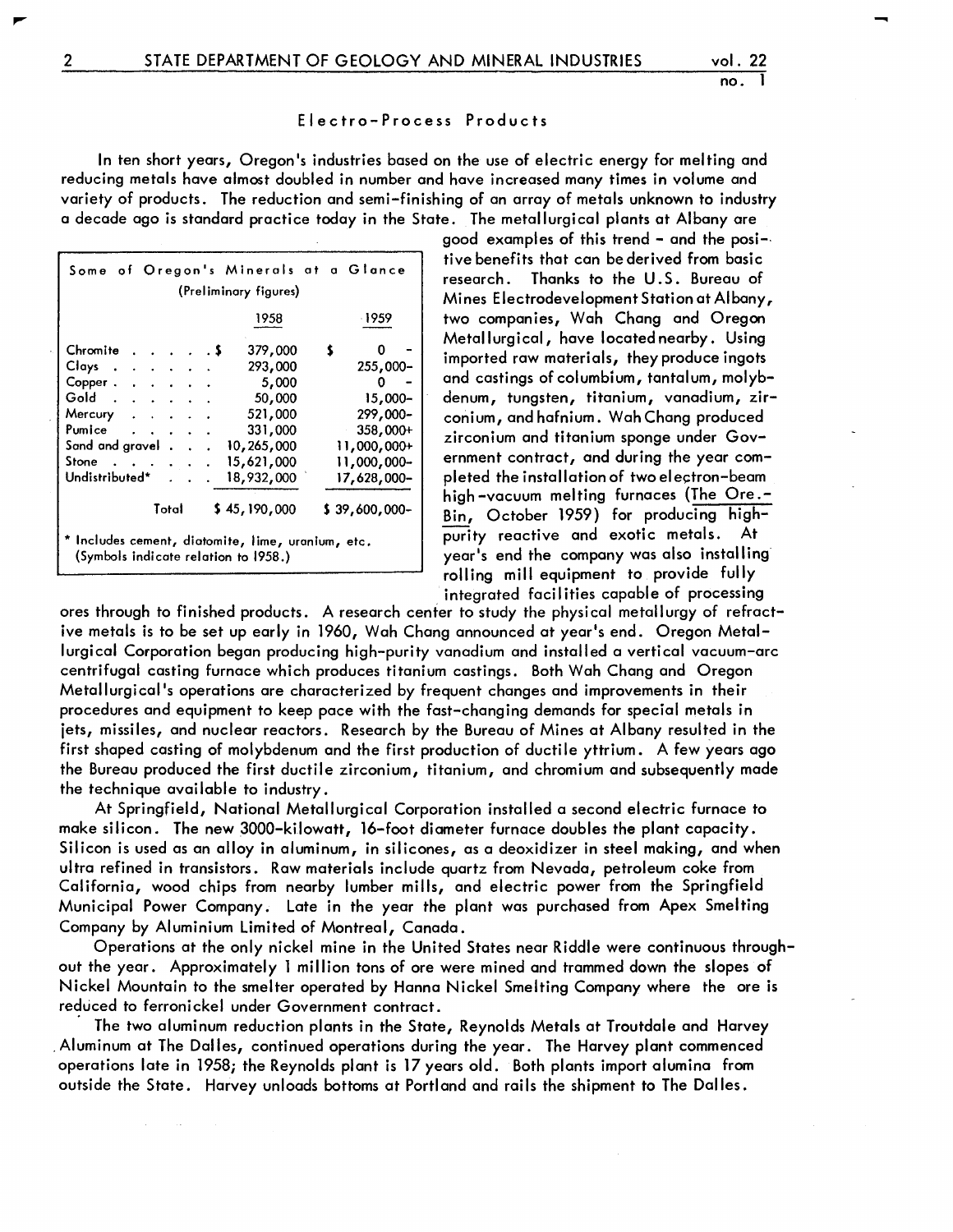# $\frac{\text{January}}{1960}$



|   |                                                    | Metallurgical and Electrometallurgical Plants in Oregon   |            |            |                                          |                     |
|---|----------------------------------------------------|-----------------------------------------------------------|------------|------------|------------------------------------------|---------------------|
|   | Mop<br>Company and<br><b>Plant Location</b><br>No. | Product                                                   | Map<br>No. |            | Company and<br><b>Plant Location</b>     | Product             |
|   | Empire Building Materials Co.<br>Sunset Tunnel     | <b>Expanded shale</b>                                     | 10         | Sutherlin  | Bonanza Oil & Mine Corp.                 | Mercury             |
| 2 | Smithwick Concrete Products Co.<br>Vernonia        | <b>Expanded shale</b>                                     | n          | Troutdale  | Reynolds Metals Co.                      | Aluminum            |
| 3 | Pacific Carbide & Alloys Co.<br>Portland           | Calcium carbide, acetyl-<br>ene, vinyl acetate            |            | The Dalles | 12 Harvey Aluminum Co.                   | Aluminum            |
| 4 | Oregon Portland Cement Co.<br>Oswego               | Portland cement                                           | 13.        |            | Great Lakes Carbon Corp.<br>Lower Bridge | Diotomite           |
| 5 | Electrometallurgical Co.<br>Portland               | Calcium carbide.<br>ferroalloys                           |            | Baker      | 14 Chemical Lime Co.                     | <b>Burned lime</b>  |
| 6 | Wah Chang Corp.<br><b>Albany</b>                   | Columbium, tantalum, zir-<br>conium, hafnium, titanium    | 15         | Lakeview   | Lakeview Mining Co.                      | Uranium yellow cake |
|   | Oregon Metallurgical Corp.<br>Albany               | Zirconium and titanium in-<br>gots, forgings and castings | 16.        | Lime       | Oregon Portland Cement Co.               | Portland cement     |
| 8 | National Metallurgical Corp.<br>Springfield        | Elemental silicon                                         | 17         | Gold Hill  | Ideal Cement Co.                         | Portland cement     |
| 9 | Hanna Nickel Smelting Co.<br>Riddle                | Ferronickel                                               |            |            |                                          |                     |

 $\overline{3}$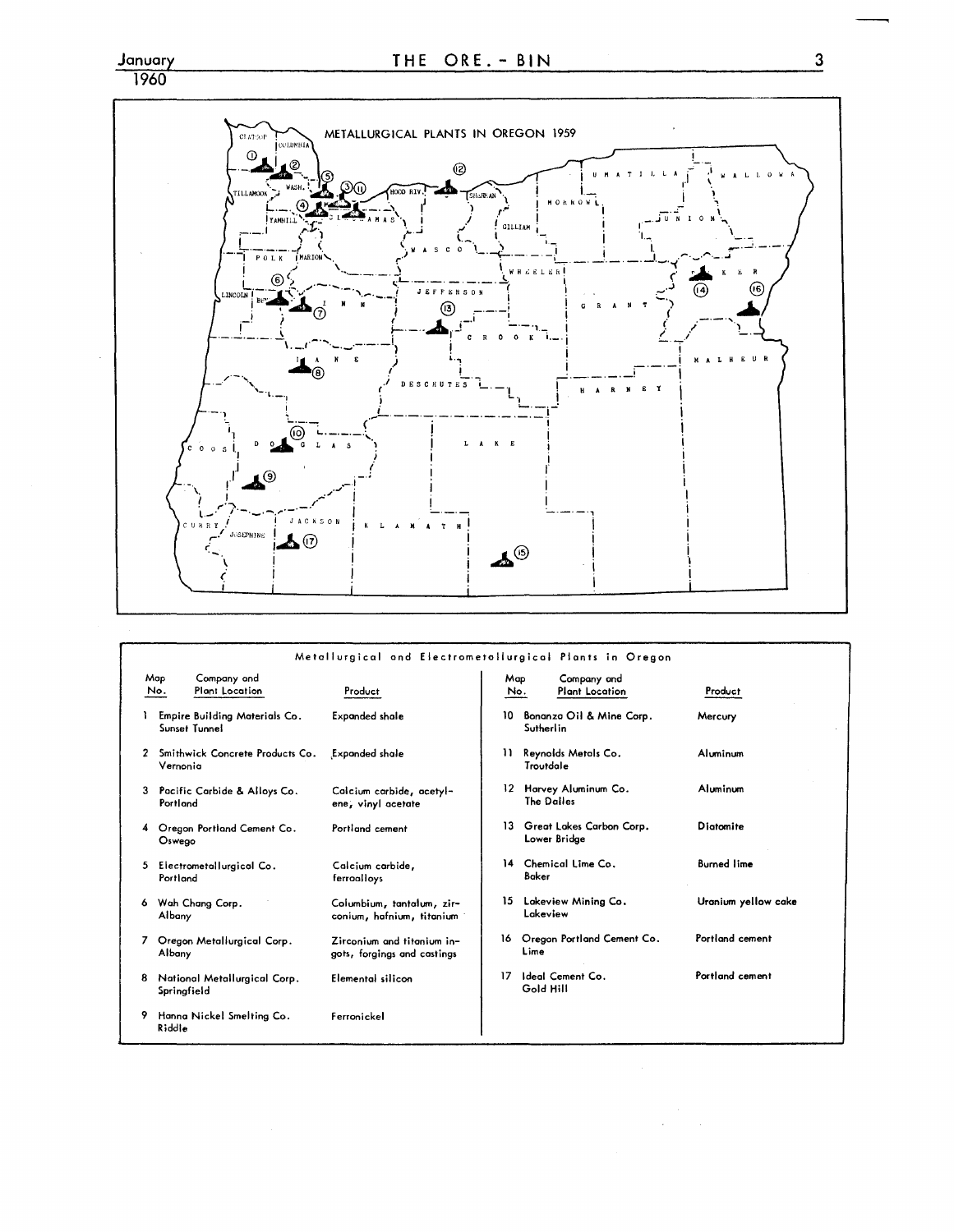–

Pacific Carbide & Alloys produced calcium carbide at its plant in North Portland. Limestone is imported from a company-owned quarry near Enterprise in Wallowa County. Construction of a \$500,000 vinyl-acetate plant adjacent to existing facilities was commenced during the year. Electrometallurgical Corporation, also located in North Portland, produced calcium carbide and various ferroalloys. Oregon Steel Rolling Mills was in continuous production at its plant in Portland during the year despite the nation-wide steel strike. The plant melts steel scrap in electric furnaces. Electric Steel Foundry, a producer of stainless and other specialty steels in Portland, uses the only privately-owned betatron west of the Mississippi to check for flaws in its castings.

Industrial Minerals

#### Lightweight aggregates

The State's lightweight aggregate industry continued to expand both in volume and in new applications in 1959. Preliminary figures indicate that pumice increased 8 percent over the previous year. Increases in the production of expanded shale cannot be rei eased since there are but two operators, Smithwick Concrete Products and Empire Building Materials, in the State. In the Bend area two pumice operators, Cascade Pumice Company and Central Oregon Pumice Company, produced various sized fractions of pumice and volcanic cinders principally for concrete block and monolithic concretes. Harney Concrete Tile Company at Burns also produced pumice for block. The Burns pumice is unusually hard and is extensively used as a road metal for logging roads in the area. Lightweight concrete blocks are becoming increasingly popular and, although the standard  $8 \times 8 \times 16$  inch block will always be in demand, the production of special architectural shapes and patterns is opening up new fields of use. A special "Centennial" block was extensively used at the Oregon Centennial Exposition for the construction of walls, and pierced block for screen walls was used in several other buildings on the grounds. The new Portland Sheraton Hotel employed the use of over 100,000 lightweight block, many of them containing some design, in the construction of the ll-story building.

Readymix plants used increasing amounts of expanded shale aggregate in 1959 in response to demands for lightweight monolithic concrete pours.

The most interesting development in the use of I ightweight aggregate has been the rapid expansion in the use of pre-cast and pre-stressed beams and girders. Architects and structural engineers, working with manufacturers, have produced a whole new concept in modern construction. Ten years ago the thought of using a concrete beam 112 feet long to support a roof, or a beam which could be designed so that it would also be a floor, was unheard of. Today such structural members, while not yet commonplace, are going into buildings in the Northwest. One of the problems peculiar to this development has been the transportation of the finished units to the job site, often a distance of a hundred miles or more. The extreme length of some of the beams plus their weight requires special truck and trailer units equipped with two drivers, front and back, who communicate by closed circuit telephone.

While not new, the use of lightweight aggregate in tilt-up walls, lift-slabs, and poured-inplace roof and bridge decking continued to expand. Most of this type of construction has been used on industrial or commercial buildings but the industry is looking forward to the day when homes will also be made out of modular wall units either delivered ready to place or poured in standard forms on the concrete floor slab at the site. Mechani zation of home construction is long overdue. The only significant advances in home construction in the past 100 years have been the use of squared lumber instead of logs and round nai Is for square ones.

During the year, the J. A. Wiley Company began producing wall units which may well be the forerunner of a new type of house-wall construction. Forms the thickness of the intended . wall are constructed on the floor slab at the site and either chunks of rubble or shaped pieces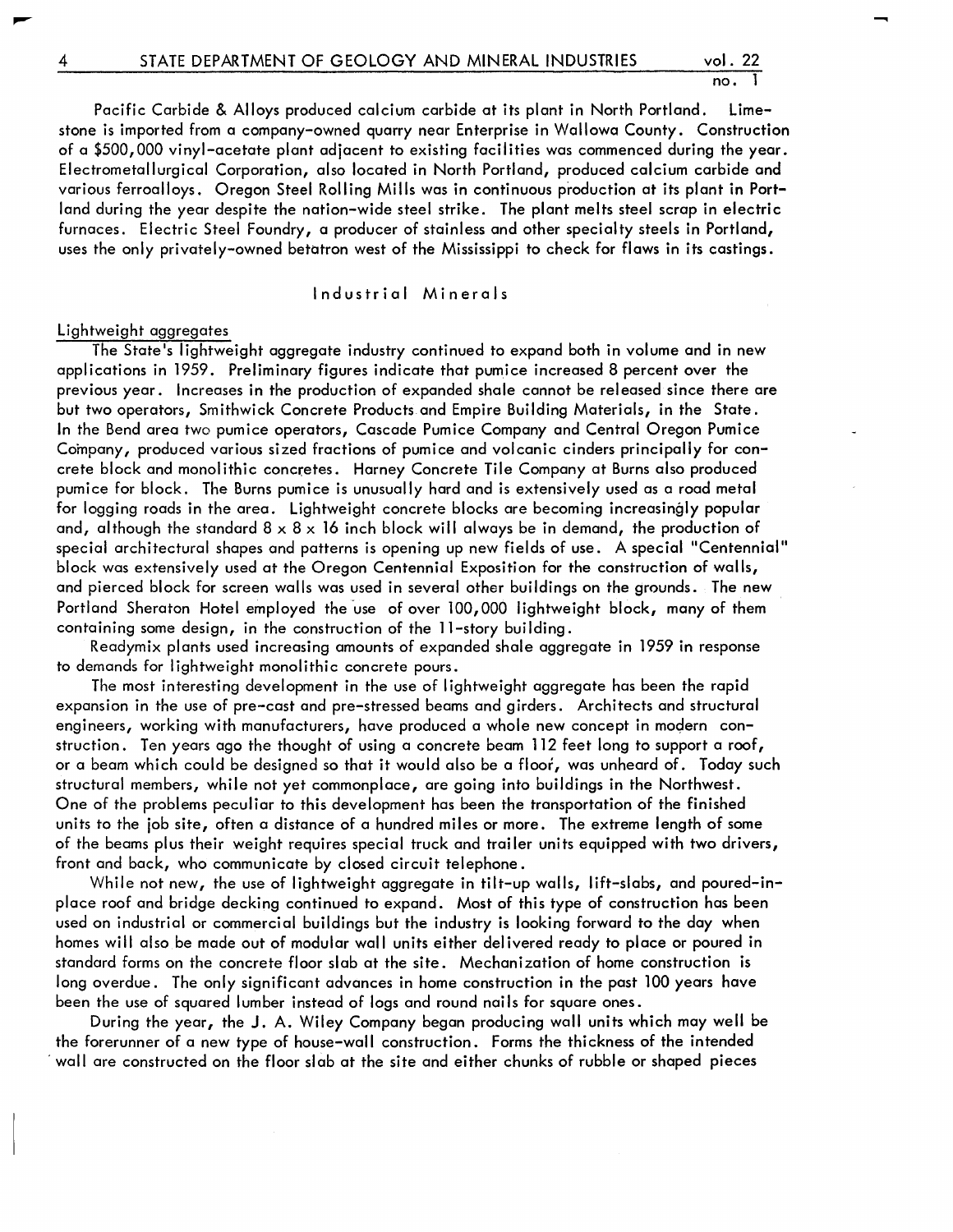## 1960

of building stone are placed in them face down on a bed of dry sand. Reinforcing steel is added and then concrete is poured and screeded off across the top of the form. When cured, the form is stripped and the wall panel is lifted into place. The stone face is swept free of the bedding sand and needs no further work done on it. The savings effected by this type of construction as compared to regular stone masonry are considerable. Its use ought to increase the use of building stone in home construction due to lowered costs.

Not all lightweight aggregates produced in Oregon are used in the construction industry. Crushed pumice is used as a bedding material in nurseries, for poultry litter, and as a conditioner for heavy soils. Volcanic cinders, properly sized, are sold for athletic field tracks and road metal for highways. Empire Building Materials Company announced at year's end that it was to furnish expanded shale aggregate for use in the John Day Dam on the Columbia River. The aggregate will be ground to -325 mesh and added to regular cement for its pouzzolan qualities. Pouzzolan cements are useful in massive concrete structures since they generate less heat while curing than standard cements.

#### **Diatomite**

Great Lakes Carbon Company continued production of diatomite from its quarry and plant at Lower Bridge in northern Deschutes County, the only operation of its kind in the State. In Lake County, Archie Matlock of Eugene dug about 150 tons of diatomite and hauled it to a small plant at Irving north of Eugene. Matlock produced poultry-nest material and a litter additive, both of which are said to produce cleaner eggs and a drier floor. A screening and calcining plant for processing the diatomite will be erected near Silver Lake in Lake County this spring. Other markets developed by Matlock include a sweeping compound, cleanser, nursery bedding material, and sawed insulation blocks.

#### Silica

The Rannells silica deposit, located approximately 35 miles east of Roseburg in Douglas County, was extensively sampled during the year by Hanna Nickel Mining Company. A 400 ton sample was shipped to the Hanna nickel smelter at Riddle for testing and the Department of Geology and Mineral Industries began preliminary geologic studies of the area. Bristol Silica Company at Rogue River in Jackson County continued production of high-grade metallurgical silica as the State's only producer. Bristol will move the plant a few miles east to a new location on the Southern Pacific tracks in the near future. The move was made necessary due to routing of the new U. S. Highway 99 through his plant.

#### Limestone

Sale of the National Industrial Products Company operation near Durkee, Baker County, to Oregon Portland Cement Company was announced in September. Production at the NIPCO quarry and crushing plant will continue and will provide the cement company with high-grade limestone suitable for use in sugar mills, metallurgical plants, and by the paper industry. Josephine County, Pacific Northwest Lime, Inc., prepared to open the old Jones limestone quarry near Murphy. Considerable time was lost by the company in fighting a ruling by the Bureau of Land Management which would have imposed a toll of  $2\frac{1}{2}$  cents a ton for all stone hauled out over the half-century old road. The ruling was finally set aside after nearly six months of delay, and due to the time lost the company decided to wait until spring.

Limestone was produced by Oregon Portland Cement Company at its two quarries at Lime in Baker County and near Dallas in Polk County to supply its two cement plants at Lime and Oswego. Ideal Cement Company quarried stone at Marble Mountain south of Grants Pass and trucked it to the plant at Gold Hill in Jackson County. Preliminary estimates by the U.S.

-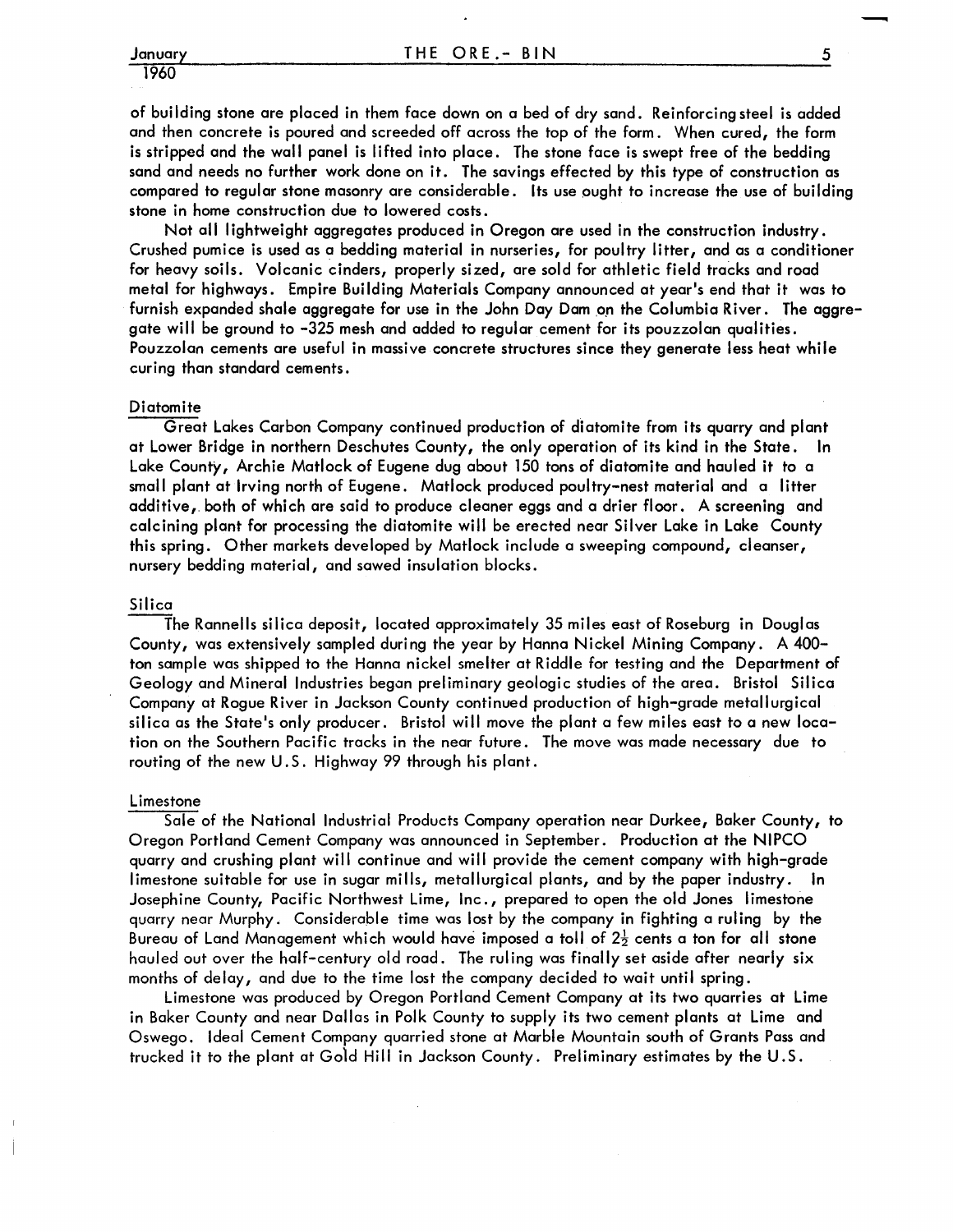–

Bureau of Mines indicate that shipments of cement from these three plants declined approximately 15 percent from the previous year. The decrease is largely due to no heavy dam concrete construction in the marketing area of the plants during the year. Pacific Carbide & Alloys quarried marble near Enterprise in Wallowa County and railed the rock to its carbide plant at Portland. Chemical Lime Company quarried high-grade limestone west of Baker and trucked it to its kilns at Wingville. Due to the prolonged steel strike the kilns were idle during the fall. The plant resumed operation with one kiln in November.

#### Salines

The first production of soda from Alkali Lake in many years occurred in 1959. Archie Matlock, who had mined 50 tons from the potholes at the south end of the dry lake bed in 1955, reported that logging companies were experimenting with soda solutions used for killing brush in reforested areas. Apparently the soda has little effect on conifer seedlings butgreatlyretards growth of broad-leaved plants. The soda is also sold as an additive in steam cleaning, and tests are underway to determine the possible markets for recrystallized soda.

#### Building stone

At least 14 building-stone quarries were active in Oregon during the year. Most of the stone produced was of volcanic origin and consisted largely of tuffs of many colors and markings. The tuffs work easily, are relatively light in weight, and many have pleasing "warm" colors and interesting color bandings. A few tuffs are gray and are used for either retaining walls or, if quite porous, for insulating blocks in cold rooms and warehouses.

Northwestern Granite quarry at Haines was the only producer of monumental stone in the State. Melvin Parker produced the only sandstone from a quarry near Riddle in Douglas County. Parker also quarried a light-colored siliceous sinter at Kahneeta Hot Springs on the Warm Springs Indian Reservation. The stone, which has an attractive mottled appearance, is used in rubble walls. Quarries that were in operation during the year and have been more or less continuously active for the past few years included the following: Carver, Oregon Tuff Stone, Pacific States Cut Stone, Rainbow Rock, Tetherow Butte, Natural Stone, and Rocky Butte. Stone was also obtained from Dooley Mountain in Baker County, from a quarry owned by Dwane Coble about 50 miles east of Roseburg, from a deposit of "Indian Candy Stone" on the Warm Springs Indian Reservation, and from a site in southern Lake County where A. O. Bartell made some shipments of volcanic agglomerate.

#### Bentonite

Central Oregon Bentonite Company installed a grinding mill having a 12-ton-per-day capacity at its Prineville plant. Over 800 tons of bentonite were processed during the year and at the end of the year a larger roller mill was on order for installation in 1960. Most of the ground bentonite is sold locally to ranchers and the U.S. Bureau of Land Management for sealing stock reservoirs.

#### Hot water

At precisely 1:55 p.m. on July I, 1959, a new source of thermal energy was made available in the State but six months later it was still unused and untamed. A well which had only recently been drilled to a depth of 1684 feet and then abandoned by the Nevada Thermal Power Company, began to spout water in a column 20 inches in diameter and about 200 feet high. Temperature of the water is close to the boiling point and the volume is about 500 gallons a minute. The phenomenon has become quite a tourist attraction but no practicaJ use has been made of the "spouter", partly due to the fact that the well was not cased properly and no shut-off valve was installed. At Lakeview several buildings and the Lakeview uranium mill use hot water from wells. A highway underpass in Klamath Falls is "frostproofed" and numerous homes are heated by hot water.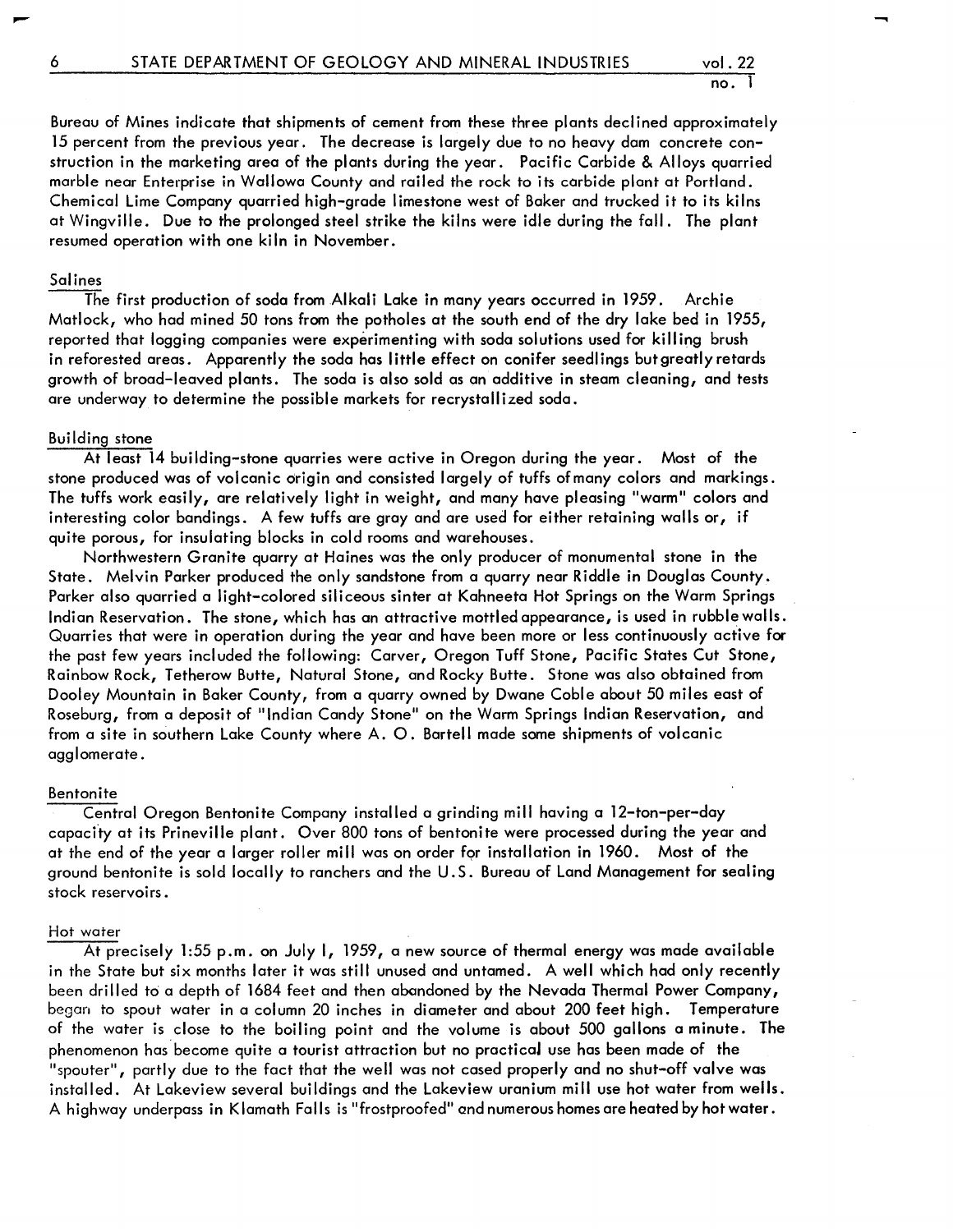### 1960

### Carbon dioxide

The Gas-Ice Corporation produced the only commercial "dry ice" in the State at its plant near Ashland which is supplied with water containing carbon dioxide from a series of wells. The Department completed a study of all known carbon dioxide wells and springs in the State and published the results in the November 1959 issue of The Ore.-Bin.

#### Me ta I s

#### Gold

Production of gold in Oregon dropped to the Iowest point on record. The Buffalo Mine, operated by the Boaz Mining Company at Granite in Grant County, reported no production during the year. The Company was engaged in driving a new lower level and at the end of the year reported that three veins had been crosscut. There was renewed activity at the North Pole and E and E mines at Bourne in Baker County where the E and E flotation mill treated ore from two mines and also retreated tailings from an operation active many years ago. Approximately half of the 420 ounces of gold produced in the State came from 28 placer operations operating seasonally in northeastern and southwestern Oregon. Unusually dry weather late in the year delayed the start of many of the operations.

In mid-year the Department published Bulletin No. 49, "Lode Mines of the Central Part of the Granite Mining District, Grant County, Oregon," by George S. Koch, Jr. The area covered by the bulletin includes one of the important gold mining districts of the State.

#### Copper

No copper was produced in the State during 1959. Some exploration and development work was carried on at the Standard mine near Prairie City in Grant County. Most of the copper produced in the State in recent years has come from ore mined principally for gold. Copper prospects in the lower Powder River area of Baker County were inspected by several major copper companies. The Department began a detailed study of copper mineralization in the so-called "copper belt" of the southern Wallowa Mountains in Baker County.

#### Uranium

Lakeview Mining Company, sole producer of uranium in the State, mined ore from the White King mine northwest of Lakeview and trucked it 14 miles to its mill just north of town. Difficulties experienced with underground mining early in the year made it necessary to switch to open-pit operation which was shut down for the winter late in December. The mill operated an average of 22 days per month on a 3-shift basis and processed 6000 tons of ore per month. Ore from the Apex mine in Nevada was shipped to the Lakeview mill the middle of December, according to a news story in the Reese River Reveille published at Austin, Nevada. Solar-X Corporation of Boise explored the Kiska prospect on Pike Creek in Steens Mountain with a 100-foot drift and raise along a mineral ized fault.

#### Mercury

The Bonanza mine near Sutherlin in Douglas County produced approximately 60 percent of the State's total for the year of slightly more than 1300 flasks of mercury, a decline of 42 percent from last year's total production. In Malheur County the Bretz mine, operated by Arentz Comstock Mining Venture, produced intermittently during the year. Some exploratory drilling and shaft sinking were done. A small rotary furnace operated by Dave Chase at the Bonita mine in Jackson County reportedly produced 12 flasks during the summer months. Exploration at the Big Muddy cinnabar prospect in eastern Jefferson County was carried out with the aid of a \$24,000 OME contract. This was the only OME contract in force in Oregon during the year.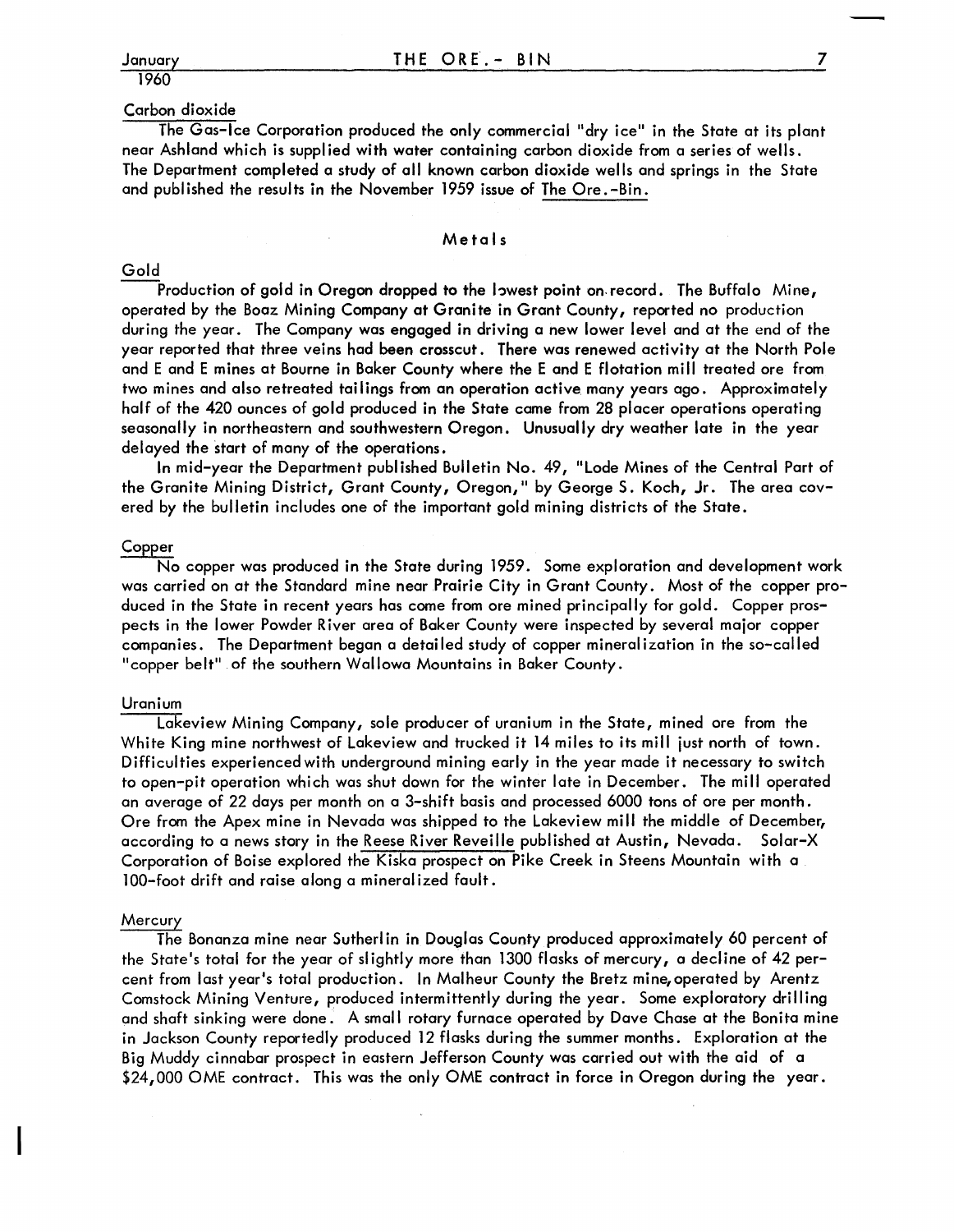Western Minerals, Inc., produced a small amount of mercury from a property on Quartz Mt. in Lake County, and minor production was reported from the Mother Lode mine in Crook County operated by the Werdenhoff Mining Company. The old Chisholm quicksilver property in the Meadows district north of Gold Hill, Jackson County, was actively prospected during the year. Steelhead Mines completed a drilling program at a property in Jackson County and planned to install a 25-ton rotary furnace in the near future.

The Department continued its examination of all of the mercury occurrences in the State. Information obtained by the survey will be published in bulletin form sometime in 1961. A paper "Quicksilver in Oregon" was presented by Howard Brooks, Department geologist in charge of the project, at the Northwest Metals and Minerals Conference of AIME in Seattle last spring. A few copies are still available for free distribution.

#### \*\*\*\*\*\*\*\*\*\*\*\*\*\*\*\*\*\*\*\*\*\*\*\*\*\*\*

### OIL AND GAS EXPLORATION IN OREGON DURING 1959 By

Vernon C. Newton, Jr. \*

At the beginning of 1960 Oregon is still among the 17 states that have no oil and gas production; however, increased exploration over the past 15 years indicates that industry has hopes of eventually finding production in the State. Drilling was very slow this year with only three permits issued.

|               |                             | Drilling Permits Issued in 1959                                                |                 |                       |  |
|---------------|-----------------------------|--------------------------------------------------------------------------------|-----------------|-----------------------|--|
| Permit<br>No. | Company                     | Well Name<br>and Location.                                                     | Depth<br>(feet) | Status                |  |
| 35            | Ross R. Mitchell            | Bliven No. 1<br>$NWd$ sec. 15,<br>T. 8 S., R. 5 W.<br>Polk County              | 1347 T.D.       | Abondoned<br>9/21/59  |  |
| 36            | Oregon Oil & Gas<br>Company | Roberts No. 1<br>$SE_k$ sec. 25.<br><b>T. 10 S., R. 8 W.</b><br>Lincoln County | 2630            | Idle                  |  |
| 37            | Ross R. Mitchell            | Poige No. 1<br>SW <sub>3</sub> sec. 11,<br>T. 85. R. 5W.<br>Polk County        | 600 T.D.        | Abandoned<br>10/31/59 |  |

Drilling was continued on Miriam Oil Company's "Elliott No. 1 - deepening" in Polk County the first quarter of the year. The work was abandoned in July after reaching a depth of 1835 feet. Uranium Oil & Gas Company's "Ziedrich No. 1" in Douglas County and Sunnyvale Oil Company, Inc.'s, "Federal-Mitchell No. 1" in Grant County were plugged and abandoned in April 1959 . Riddle Gas & Oil Producers suspended drilling on "Aikins No. 1" in January. Total footage drilled in Oregon during 1959 was 5192 feet.

Oil and gas leasing was active throughout the central Willamette Valley in 1959 as a result of oil and gas shows obtained last December in a well drilled by the Linn County Oil Development Company near Lebanon.

The Humble Oil & Refining Company gave exploration activity a big boost this summer when it leased more than 250,000 acres of land in southern Lake County and about 200,000 acres adjacent to Lake County in northern California. This was the first activity in central Oregon since abandonment of the joint venture by Sunray Mid-Continent Oil Company and Standard Oil Company near Prineville in August 1958. Humble has not announced a drilling program as yet for the new leases.

Geologic field parties from three major companies were actively exploring Oregon in 1959 for areas where oil and gas might be found. Several other companies expressed interest during the year in oil and gas prospects of the State and had representatives checking current activities.

Developments in Washington State kept oil interests stirring in the Northwest. The Sunshine Mining Company continued producing its "Medina No. 1" at Grays Harbor at a 6-10 barrel a day rate. Sunshine discovered possible gas production in the same area early in 1959 when it deepened a well which was drilled by the Hawksworth Gas & Oil Development Company in 1951.

\* Petroleum Engineer, State of Oregon Department of Geology and Mineral Industries.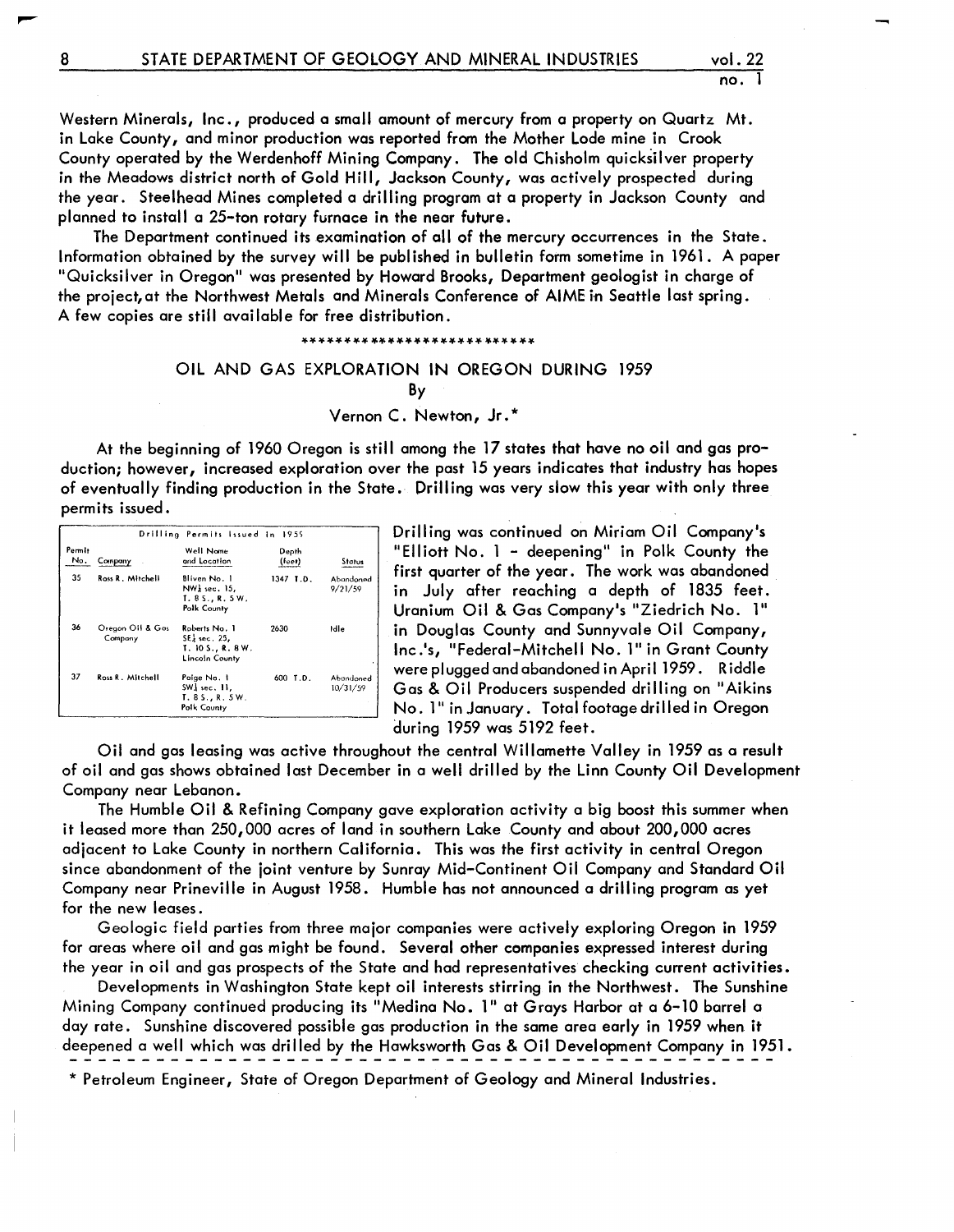**During August, the Tideland Oil & Gas Company obtained oil on a formation test at 3400 feet in its** II Carl isle-Estate **well" 12 miles north of Grays Harbor. Casing has been run in the well**  but no production obtained as yet.

**The total footage drilled per year in Oregon for oil and gas exploration is shown on the graph for the years 1939-1959. The increased dri II ing activity after 1940 reflects entry of major oil-company exploration in Oregon. Wildcatters have been drill ing on a small scale for oil in the State since the early 1900·s, but none have been successful in finding production.** 

**All wells that have penetrated more than 5000 feet of section in Oregon are plotted on the accompanying map of the State. The map shows the extent of the major rock areas in Oregon and the relationship of exploration to these areas. Tertiary marine sediments occupy a wide strip along the western coastal region, while Mesozoic-Paleozoic rocks are exposed in large portions of southwestern, central, and eastern Oregon. The rest of the State is buried under a complex mantle of volcanic material and stream and lake deposits of Cenozoic age. It is believed that a considerable area of Mesozoic-Paleozoic marine formations lies beneath these younger nonmarine rocks in central and eastern Oregon. Unfortunately no tool other than the drill has been devised by which the.structural deformation and areal extent of these buried formations can be accurately determined. It will take costly deep wells to adequately explore this region.** 

**About one-fourth of the State·s 95,607 square miles can be considered at least a favorable place to look for oil and gas. The need for more oil and gas reserves and a decreasing number of prospective areas in the United States provide the economic conditions necessary for a greater exploration and development effort in all wildcat areas.** 

|                            |                                  |                                                                                     |                      | Well Records Released from Confidential Files in 1959 |               |                                                               |                      |
|----------------------------|----------------------------------|-------------------------------------------------------------------------------------|----------------------|-------------------------------------------------------|---------------|---------------------------------------------------------------|----------------------|
| Company                    | Well Name                        | Location                                                                            | Total<br>Depth (ft.) | Company                                               | Well Name     | Location                                                      | Total<br>Depth (ft.) |
| Oroco Oil & Gas<br>Company | McBride No. 1                    | $SE_k$ sec. 19.<br>T. 16 S., R. 46 E.<br><b>Malheur County</b>                      | 4506                 | Miriam Oil Company                                    | Bliven No. 1  | $SWa$ sec. $11,$<br>T.85R.5W.<br>Polk County                  | 1300                 |
| Oroco Oil & Gas<br>Company | <b>Portland Company</b><br>No. I | NW <sub>2</sub> <sup>1</sup> sec. 18,<br>T. 24 S., R. 33 E.<br><b>Harney County</b> | 2247                 | Miriam Oil Company                                    | Bliven No. 2  | $SE2$ sec. 10.<br>T.85., R.5W.<br>Polk County                 | 506                  |
| Standard OII<br>Company    | Kirkpatrick No. 1                | $NW_{d}$ sec. 6,<br>$T. 4S.$ , R. 21 E.<br>Gilliam County                           | 8726                 | Sunray Mid-Continent<br>Company                       | Kappler No. 1 | $NW2$ sec. 12,<br>T. 2 N., R. 2 W.<br><b>Multnomah County</b> | 1666                 |

#### \*\*\*\*\*\*\*\*\*\*\*\*\*\*\*\*\*\*\*\*\*\*\*\*\*\*\*

#### \*\*\*\*\*\*\*\*\*\*\*\*\*\*\*\*\*\*\*\*\*

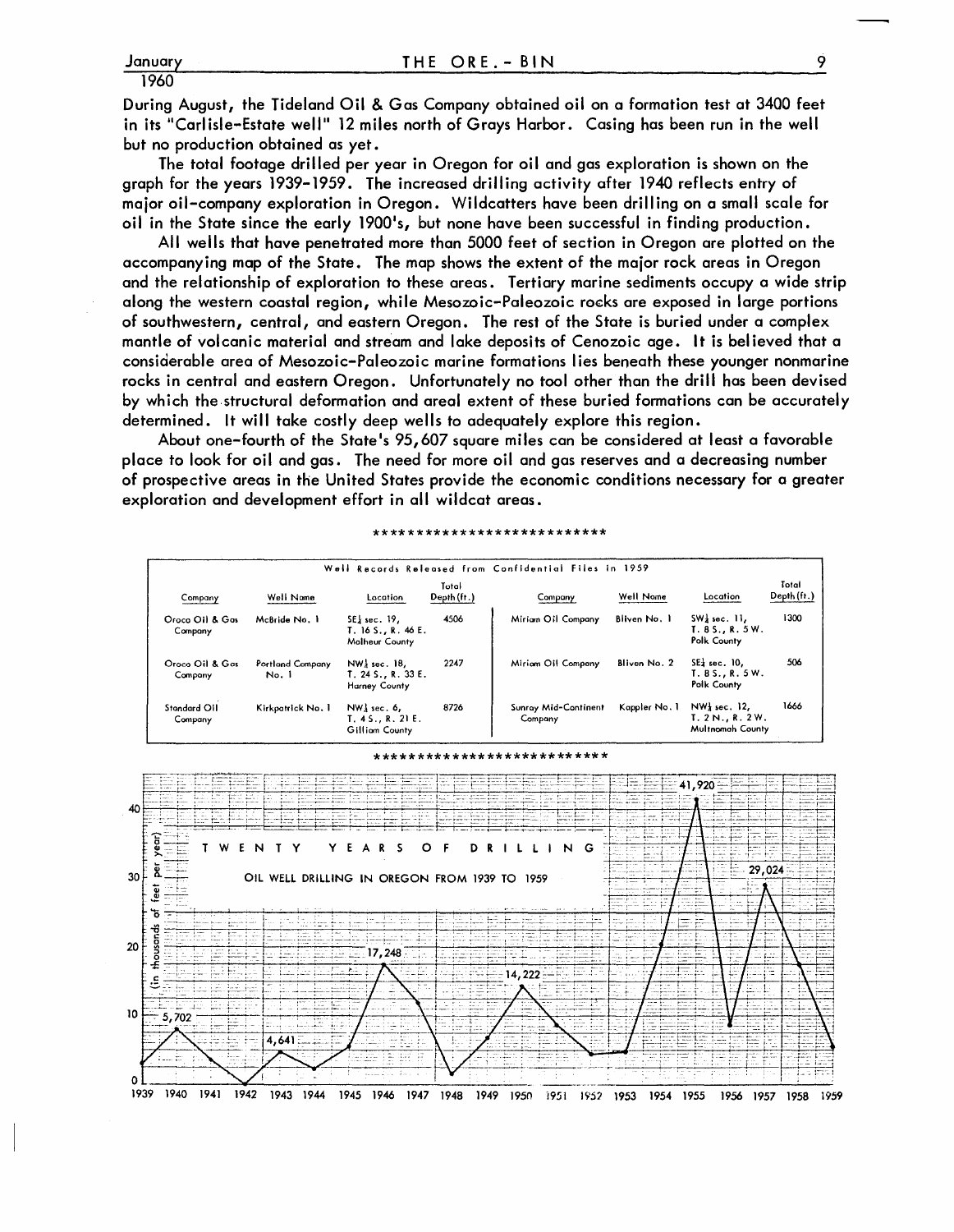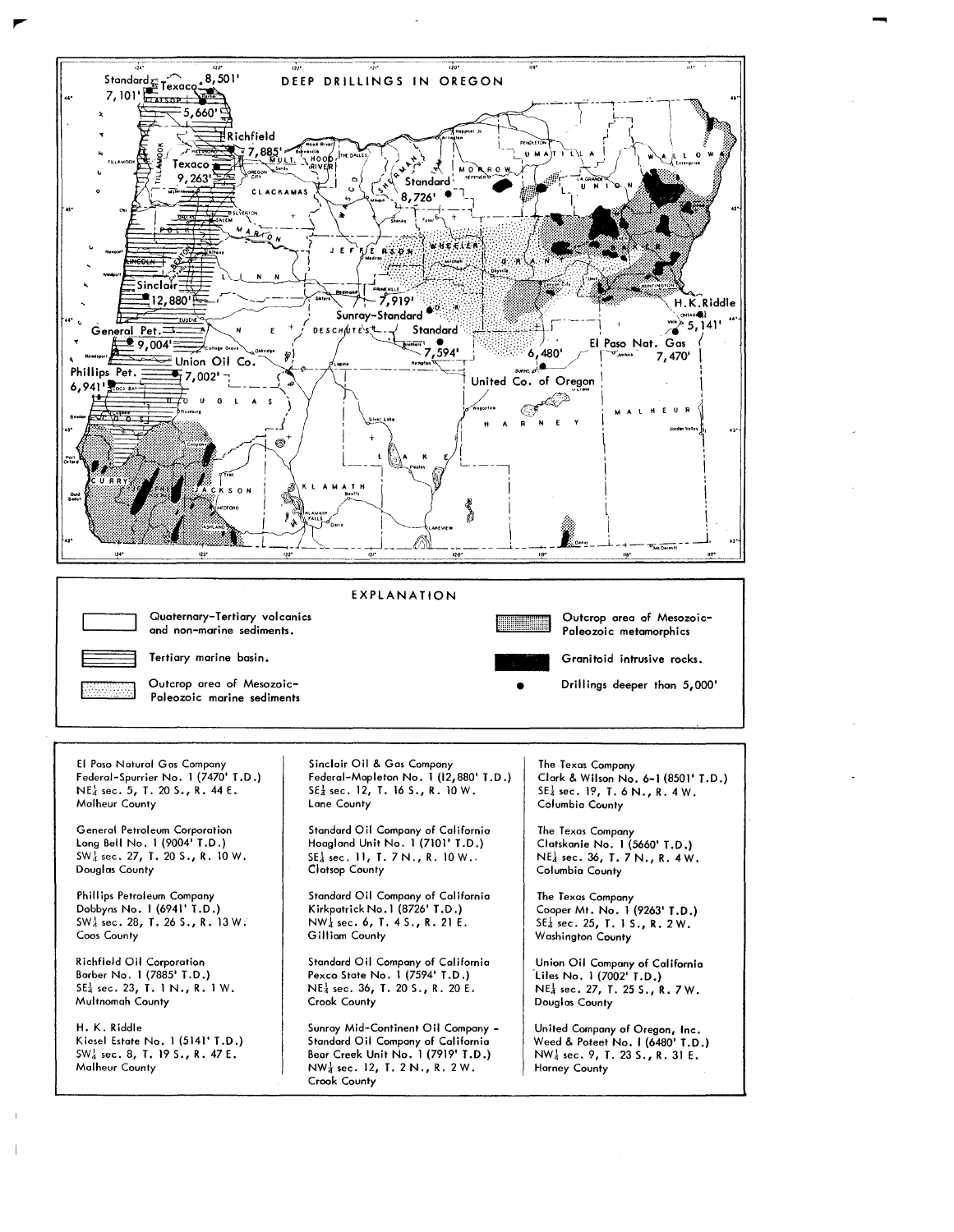## 1960

#### AIME TO HOLD PACIFIC NORTHWEST METALS AND MINERALS CONFERENCE

The thirteenth annual Pacific Northwest Regional Conference of the American Institute of of Mining, Metallurgical, and Petroleum Engineers will be held at the Sheraton Hotel in Portland on April 28, 29, and 30. More than 40 technical papers will be presented at the various sessions which will include Geology, Physical and Extractive Metallurgy, Iron and Steel, Industrial Minerals, Refractories for the Aluminum Industry, and a special full-day program on Gold and *Money*  at which a panel of speakers of national and international reputation will discuss the future of gold from a monetary standpoint. The American Society for Metals is holding joint meetings with AIME at the Conference for the first time. In addition to two luncheons and a banquet, there will . be a reception at the Portland Art Museum where a special showing of the Peschel collection of mining art and the *Joy* Machinery Company paintings wi II be held. A complete Conference program will appear in the March issue of The Ore. -Bin.

#### \*\*\*\*\*\*\*\*\*\*\*\*\*\*\*\*\*\*\*\*\*\*\*\*\*

#### NEHALEM RIVER REPORT IN OPEN-FILE

The U. S. Geological Survey has announced the release of an open-file report on "Waterpower resources in Nehalem River Basin, Oregon, with geology of dam and reservoir sites," by L. L. Young, J. L. Colbert, A. M. Piper, and D. L. Gaskill. The report discusses the possibility of using Nehalem River water for power production at.sites within the basin or by diverting it to the Columbia River. The report *may* be consulted in Portland at the Survey's office, 834 Interior Building.

#### \*\*\*\*\*\*\*\*\*\*\*\*\*\*\*\*\*\*\*\*\*\*\*\*\*

#### QUARTZBURG COPPER-COBALT REPORT ON OPEN FILE

The Department has just received from the U.S. Geological Survey a copy of "A Prelimin*ary* Report on the Copper-Cobalt Deposits of the Quartzburg District, Grant County, Oregon," by J. S. Vhay. This is a 20-page, mimeographed, open-file report with geologic and mine . maps. It is available for inspection at the Department's office in Portland and at the Survey's offices in Spokane, San Francisco, and Salt Lake City. The Quartzburg district, which includes the Standard and Copperopolis mines, was investigated because of the strategic shortage of cobalt in the United States. Geology, mineral deposits, and exploration possibilities are discussed.

#### \*\*\*\*\*\*\*\*\*\*\*\*\*\*\*\*\*\*\*\*\*\*\*\*\*

#### GEOLOGIST JOINS DEPARTMENT STAFF

Richard G. Bowen joined the Department staff as a geologist on January 1. He is a native of St. Helens, Oregon, and graduated from the University of Oregon in 1955, obtaining his Master's Degree in 1956. Mr. Bowen was formerly a geologist with Sohio Petroleum Company, doing field work in British Columbia and subsurface geology in the San Juan Basin, New Mexico.

As a member of the Department staff, Bowen fills a position left vacant since mid-1957. He is presently assigned to the Department's field project on copper occurrences in the State. His work will emphasize geochemical investigations.

\*\*\*\*\*\*\*\*\*\*\*\*\*\*\*\*\*\*\*\*\*\*\*\*\*